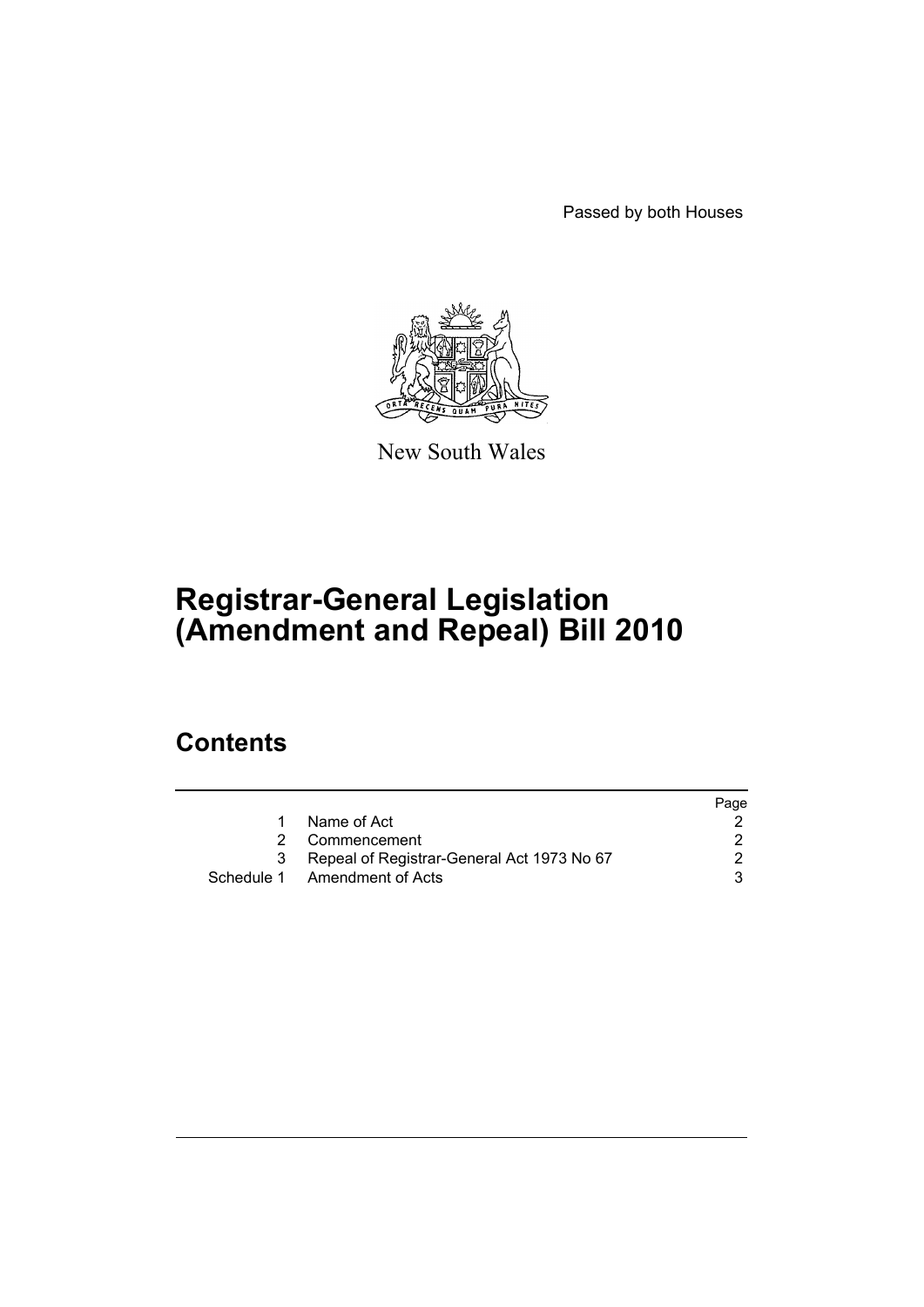*I certify that this public bill, which originated in the Legislative Assembly, has finally passed the Legislative Council and the Legislative Assembly of New South Wales.*

> *Clerk of the Legislative Assembly. Legislative Assembly, Sydney, , 2010*



New South Wales

## **Registrar-General Legislation (Amendment and Repeal) Bill 2010**

Act No , 2010

An Act to amend the *Real Property Act 1900* to provide for the delegation of the Registrar-General's functions; to repeal the *Registrar-General Act 1973* and transfer certain provisions to other Acts; and for other purposes.

*I have examined this bill and find it to correspond in all respects with the bill as finally passed by both Houses.*

*Assistant Speaker of the Legislative Assembly.*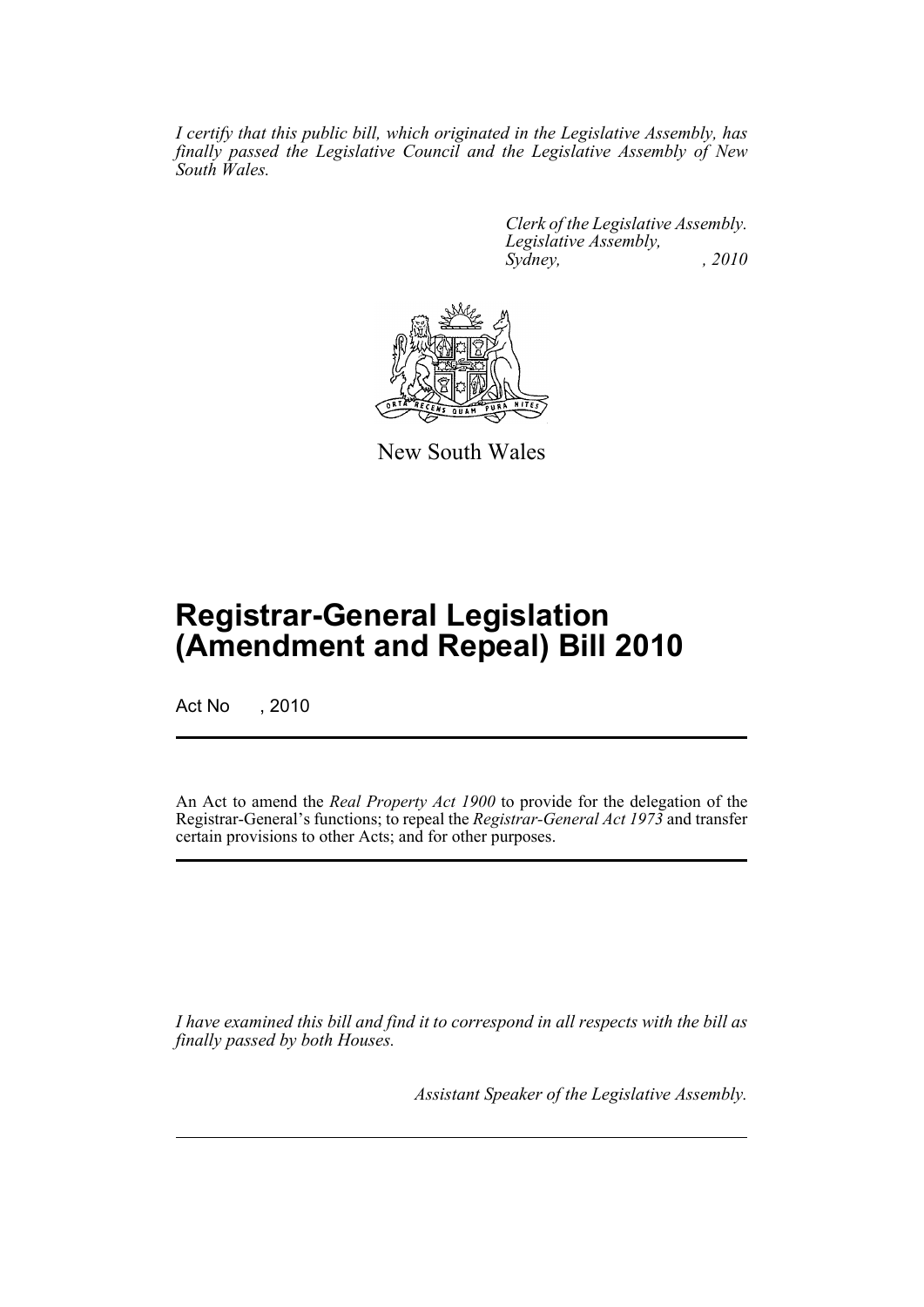#### <span id="page-2-0"></span>**The Legislature of New South Wales enacts:**

#### **1 Name of Act**

This Act is the *Registrar-General Legislation (Amendment and Repeal) Act 2010*.

#### <span id="page-2-1"></span>**2 Commencement**

This Act commences on the date of assent to this Act.

### <span id="page-2-2"></span>**3 Repeal of Registrar-General Act 1973 No 67**

The *Registrar-General Act 1973* is repealed.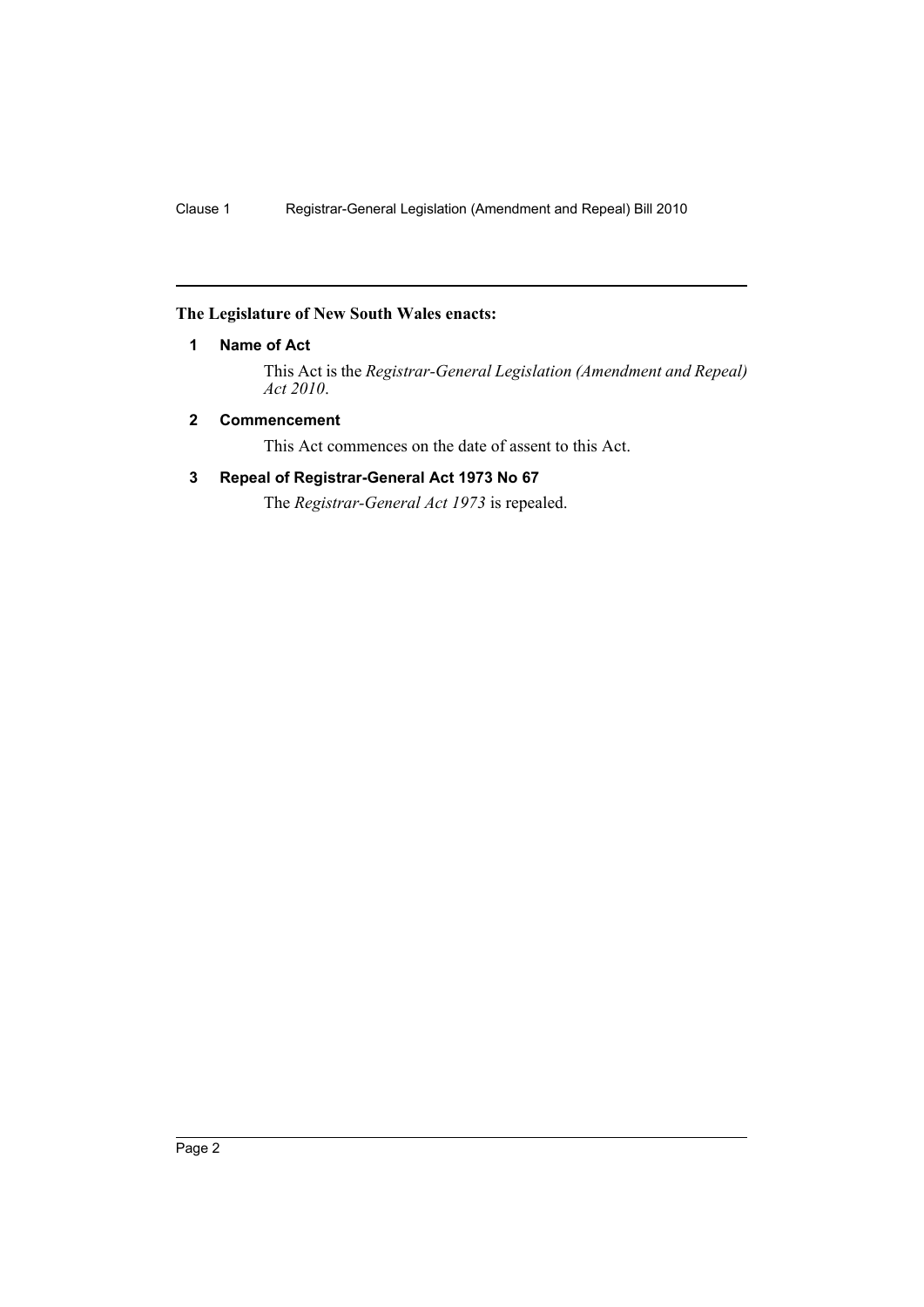Registrar-General Legislation (Amendment and Repeal) Bill 2010

Amendment of Acts **Schedule 1** and the set of Acts Schedule 1

### <span id="page-3-0"></span>**Schedule 1 Amendment of Acts**

#### **1.1 Interpretation Act 1987 No 15**

#### **Section 21 Meanings of commonly used words and expressions**

Insert in alphabetical order in section 21 (1):

*Registrar-General* means the Registrar-General holding office as such under Chapter 1A of the *Public Sector Employment and Management Act 2002*.

#### **1.2 Oaths Act 1900 No 20**

#### **Section 21 Declarations in cases not specifically provided for**

Omit "Any" from section 21 (1).

Insert instead "The Registrar-General, a Deputy Registrar-General or any".

#### **1.3 Real Property Act 1900 No 25**

#### **Section 4A**

Insert after section 4:

#### **4A Registrar-General—delegation and seal of office**

- (1) The Registrar-General may delegate any of the powers and functions of the Registrar-General under this or any other Act, other than this power of delegation, to a member of staff of the Land and Property Management Authority.
- (2) The Registrar-General is to have a seal of office that bears an impression of the Arms of the State of New South Wales and has inscribed in the margin the words "Registrar-General, New South Wales".
- (3) An instrument or document issued by the Registrar-General or a Deputy Registrar-General, acting or purporting to act under the authority of any Act, is not invalid only because of:
	- (a) any irregularity in the manner or time of affixing, impressing or printing the seal of the Registrar-General to or on the instrument or document, or
	- (b) a failure to affix, impress or print the seal of the Registrar-General to or on the instrument or document.